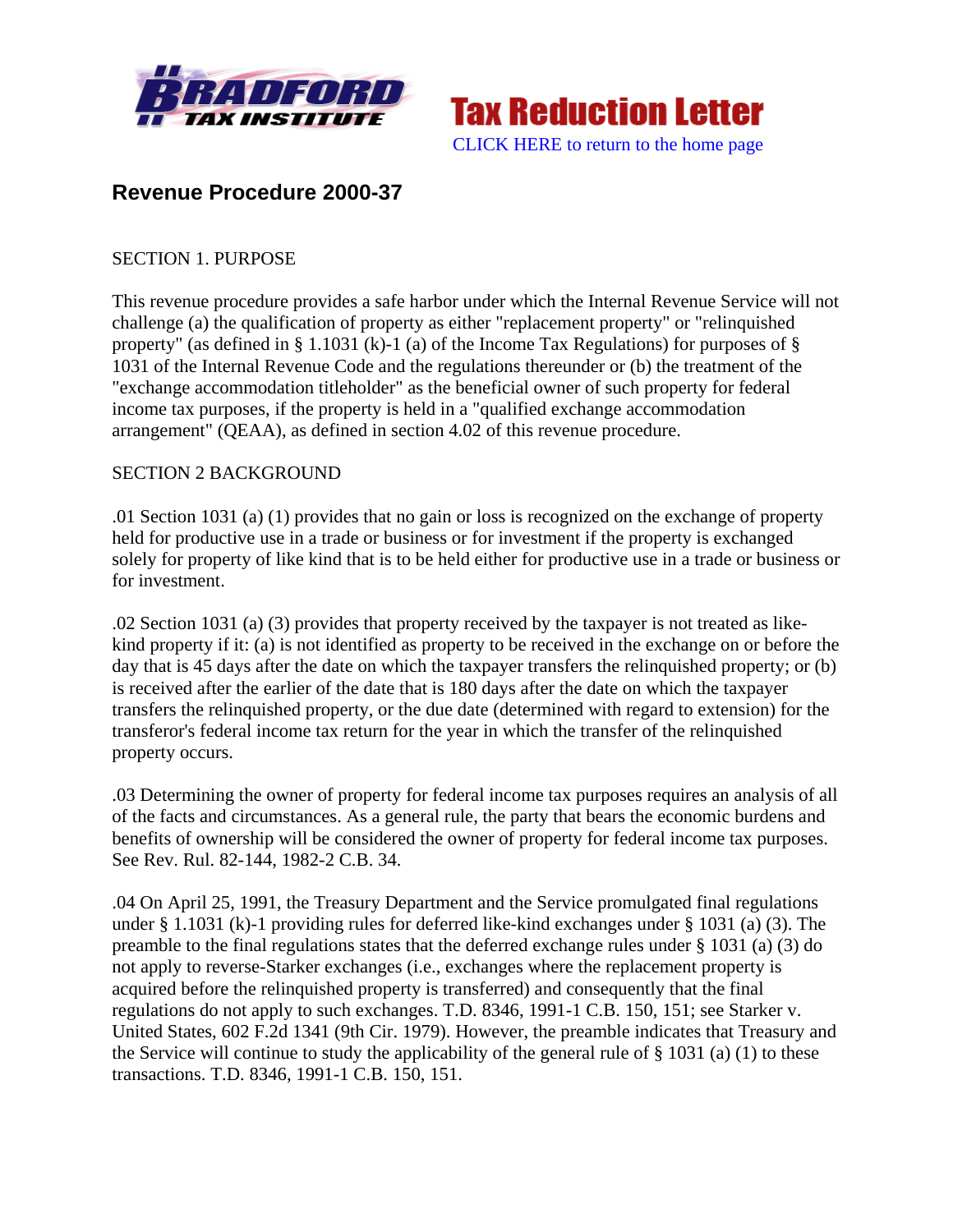.05 Since the promulgation of the final regulations under § 1.1031 (k)-1, taxpayers have engaged in a wide variety of transactions, including so-called "parking" transactions, to facilitate reverse like-kind exchanges. Parking transactions typically are designed to "park" the desired replacement property with an accommodation party until such time as the taxpayer arranges for the transfer of the relinquished property to the ultimate transferee in a simultaneous or deferred exchange. Once such a transfer is arranged, the taxpayer transfers the relinquished property to the accommodation party in exchange for the replacement property, and the accommodation party then transfers the relinquished property to the ultimate transferee. In other situations, an accommodation party may acquire the desired replacement property on behalf of the taxpayer and immediately exchange such property with the taxpayer for the relinquished property, thereafter holding the relinquished property until the taxpayer arranges for a transfer of such property to the ultimate transferee. In the parking arrangements, taxpayers attempt to arrange the transaction so that the accommodation party has enough of the benefits and burdens relating to the property so that the accommodation party will be treated as the owner for federal income tax purposes.

.06 Treasury and the Service have determined that it is in the best interest of sound tax administration to provide taxpayers with a workable means of qualifying their transactions under § 1031 in situations where the taxpayer has a genuine intent to accomplish a like-kind exchange at the time that it arranges for the acquisition of the replacement property and actually accomplishes the exchange within a short time thereafter. Accordingly, this revenue procedure provides a safe harbor that allows a taxpayer to treat the accommodation party as the owner of the property for federal income tax purposes, thereby enabling the taxpayer to accomplish a qualifying like-kind exchange.

#### SECTION 3. SCOPE

.01 Exclusivity. This revenue procedure provides a safe harbor for the qualification under § 1031 of certain arrangements between taxpayers and exchange accommodation titleholders and provides for the treatment of the exchange accommodation titleholder as the beneficial owner of the property for federal income tax purposes. These provisions apply only in the limited context described in this revenue procedure. The principles set forth in this revenue procedure have no application to any federal income tax determinations other than determinations that involve arrangements qualifying for the safe harbor.

.02 No inference. No inference is intended with respect to the federal income tax treatment of arrangements similar to those described in this revenue procedure that were entered into prior to the effective date of this revenue procedure. Further, the Service recognizes that "parking" transactions can be accomplished outside of the safe harbor provided in this revenue procedure. Accordingly, no inference is intended with respect to the federal income tax treatment of "parking" transactions that do not satisfy the terms of the safe harbor provided in this revenue procedure, whether entered into prior to or after the effective date of this revenue procedure.

.03 Other issues. Services for the taxpayer in connection with a person's role as the exchange accommodation title-holder in a QEAA shall not be taken into account in determining whether that person or a related person is a disqualified person (as defined in  $\S 1.1031$  (k)-1 (k)). Even though property will not fail to be treated as being held in a QEAA as a result of one or more arrangements described in section 4.03 of this revenue procedure, the Service still may recast an amount paid pursuant to such an arrangement as a fee paid to the exchange accommodation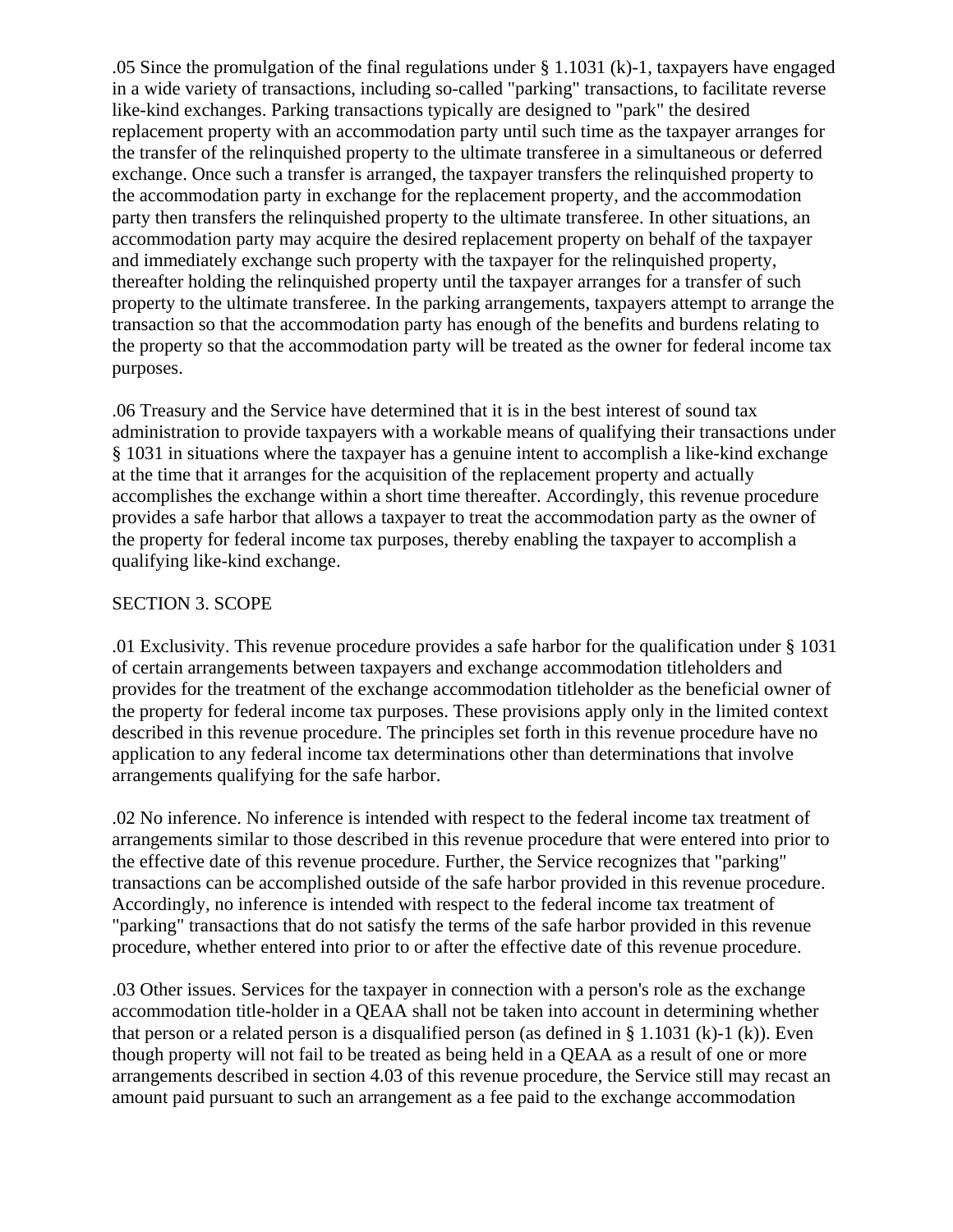titleholder for acting as an exchange accommodation titleholder to the extent necessary to reflect the true economic substance of the arrangement. Other federal income tax issues implicated, but not addressed, in this revenue procedure include the treatment, for federal income tax purposes, of payments described in section 4.03 (7) and whether an exchange accommodation titleholder may be precluded from claiming depreciation deductions (e.g., as a dealer) with respect to the relinquished property or the replacement property.

.04 Effect of Noncompliance. If the requirements of this revenue procedure are not satisfied (for example, the property subject to a QEAA is not transferred within the time period provided), then this revenue procedure does not apply. Accordingly, the determination of whether the taxpayer or the exchange accommodation titleholder is the owner of the property for federal income tax purposes, and the proper treatment of any transactions entered into by or between the parties, will be made without regard to the provisions of this revenue procedure.

# SECTION 4. QUALIFIED EXCHANGE ACCOMMODATION ARRANGEMENTS

.01 Generally. The Service will not challenge the qualification of property as either "replacement property" or "relinquished property" (as defined in § 1.1031 (k)-1 (a)) for purposes of § 1031 and the regulations thereunder, or the treatment of the exchange accommodation titleholder as the beneficial owner of such property for federal income tax purposes, if the property is held in a QEAA.

.02 Qualified Exchange Accommodation Arrangements. For purposes of this revenue procedure, property is held in a QEAA if all of the following requirements are met:

- (1) Qualified indicia of ownership of the property is held by a person (the "exchange accommodation titleholder") who is not the taxpayer or a disqualified person and either such person is subject to federal income tax or, if such person is treated as a partnership or S corporation for federal income tax purposes, more than 90 percent of its interests or stock are owned by partners or shareholders who are subject to federal income tax. Such qualified indicia of ownership must be held by the exchange accommodation titleholder at all times from the date of acquisition by the exchange accommodation titleholder until the property is transferred as described in section 4.02 (5) of this revenue procedure. For this purpose, "qualified indicia of ownership" means legal title to the property, other indicia of ownership of the property that are treated as beneficial ownership of the property under applicable principles of commercial law (e.g., a contract for deed), or interests in an entity that is disregarded as an entity separate from its owner for federal income tax purposes (e.g., a single member limited liability company) and that holds either legal title to the property or such other indicia of ownership;
- (2) At the time the qualified indicia of ownership of the property is transferred to the exchange accommodation titleholder, it is the taxpayer's bona fide intent that the property held by the exchange accommodation titleholder represent either replacement property or relinquished property in an exchange that is intended to qualify for nonrecognition of gain (in whole or in part) or loss under § 1031;
- (3) No later than five business days after the transfer of qualified indicia of ownership of the property to the exchange accommodation titleholder, the taxpayer and the exchange accommodation titleholder enter into a written agreement (the "qualified exchange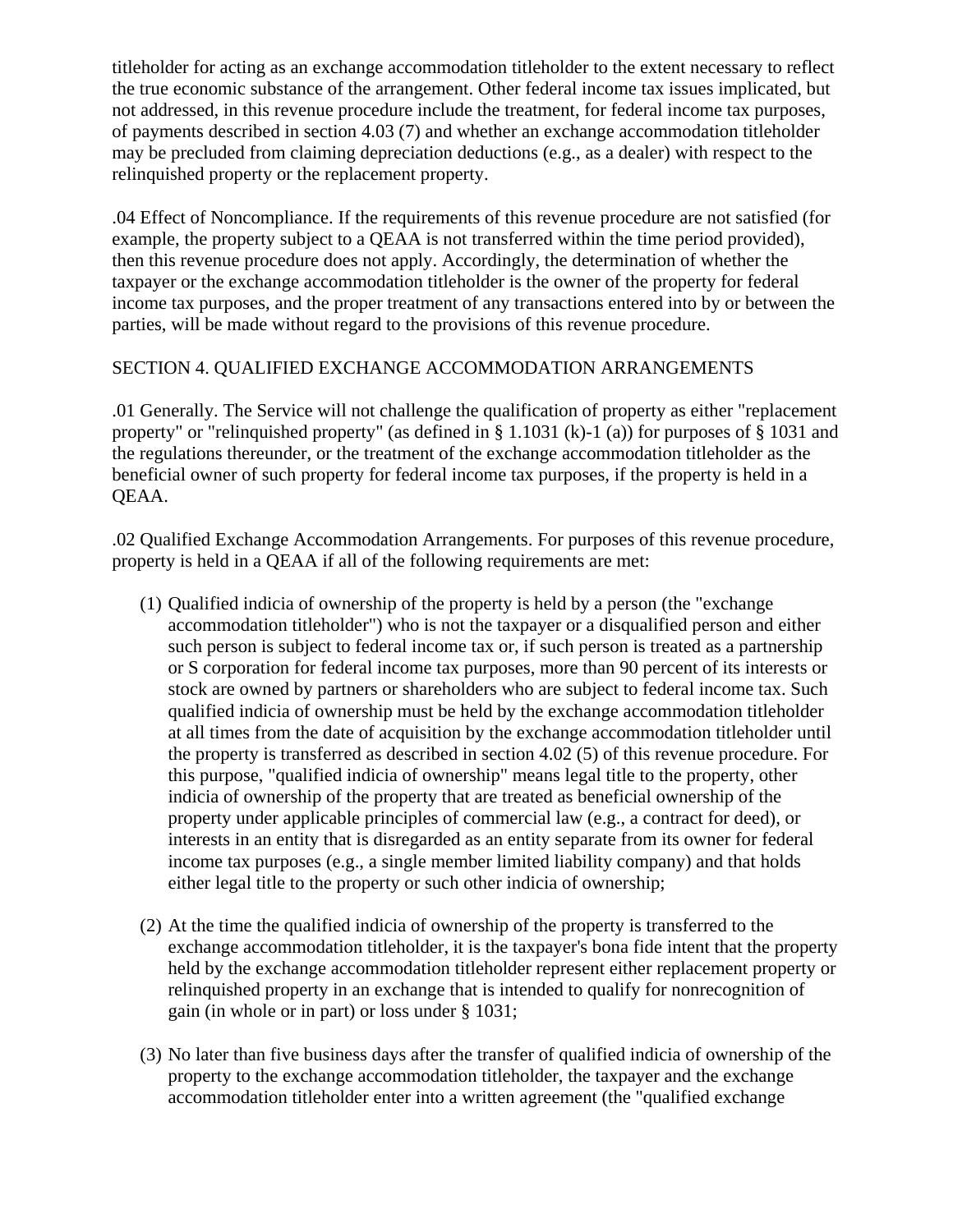accommodation agreement") that provides that the exchange accommodation titleholder is holding the property for the benefit of the taxpayer in order to facilitate an exchange under § 1031 and this revenue procedure and that the taxpayer and the exchange accommodation titleholder agree to report the acquisition, holding, and disposition of the property as provided in this revenue procedure. The agreement must specify that the exchange accommodation titleholder will be treated as the beneficial owner of the property for all federal income tax purposes. Both parties must report the federal income tax attributes of the property on their federal income tax returns in a manner consistent with this agreement;

- (4) No later than 45 days after the transfer of qualified indicia of ownership of the replacement property to the exchange accommodation titleholder, the relinquished property is properly identified. Identification must be made in a manner consistent with the principles described in  $\S 1.1031$  (k)-1 (c). For purposes of this section, the taxpayer may properly identify alternative and multiple properties, as described in § 1.1031 (k)-1 (c) (4);
- (5) No later than 180 days after the transfer of qualified indicia of ownership of the property to the exchange accommodation titleholder, (a) the property is transferred (either directly or indirectly through a qualified intermediary (as defined in § 1.1031 (k)-1 (g) (4))) to the taxpayer as replacement property; or (b) the property is transferred to a person who is not the taxpayer or a disqualified person as relinquished property; and
- (6) The combined time period that the relinquished property and the replacement property are held in a QEAA does not exceed 180 days.

.03 Permissible Agreements. Property will not fail to be treated as being held in a QEAA as a result of any one or more of the following legal or contractual arrangements, regardless of whether such arrangements contain terms that typically would result from arm's length bargaining between unrelated parties with respect to such arrangements:

- (1) An exchange accommodation title-holder that satisfies the requirements of the qualified intermediary safe harbor set forth in § 1.1031 (k)-1 (g) (4) may enter into an exchange agreement with the taxpayer to serve as the qualified intermediary in a simultaneous or deferred exchange of the property under § 1031;
- (2) The taxpayer or a disqualified person guarantees some or all of the obligations of the exchange accommodation titleholder, including secured or unsecured debt incurred to acquire the property, or indemnifies the exchange accommodation titleholder against costs and expenses;
- (3) The taxpayer or a disqualified person loans or advances funds to the exchange accommodation titleholder or guarantees a loan or advance to the exchange accommodation titleholder;
- (4) The property is leased by the exchange accommodation titleholder to the taxpayer or a disqualified person;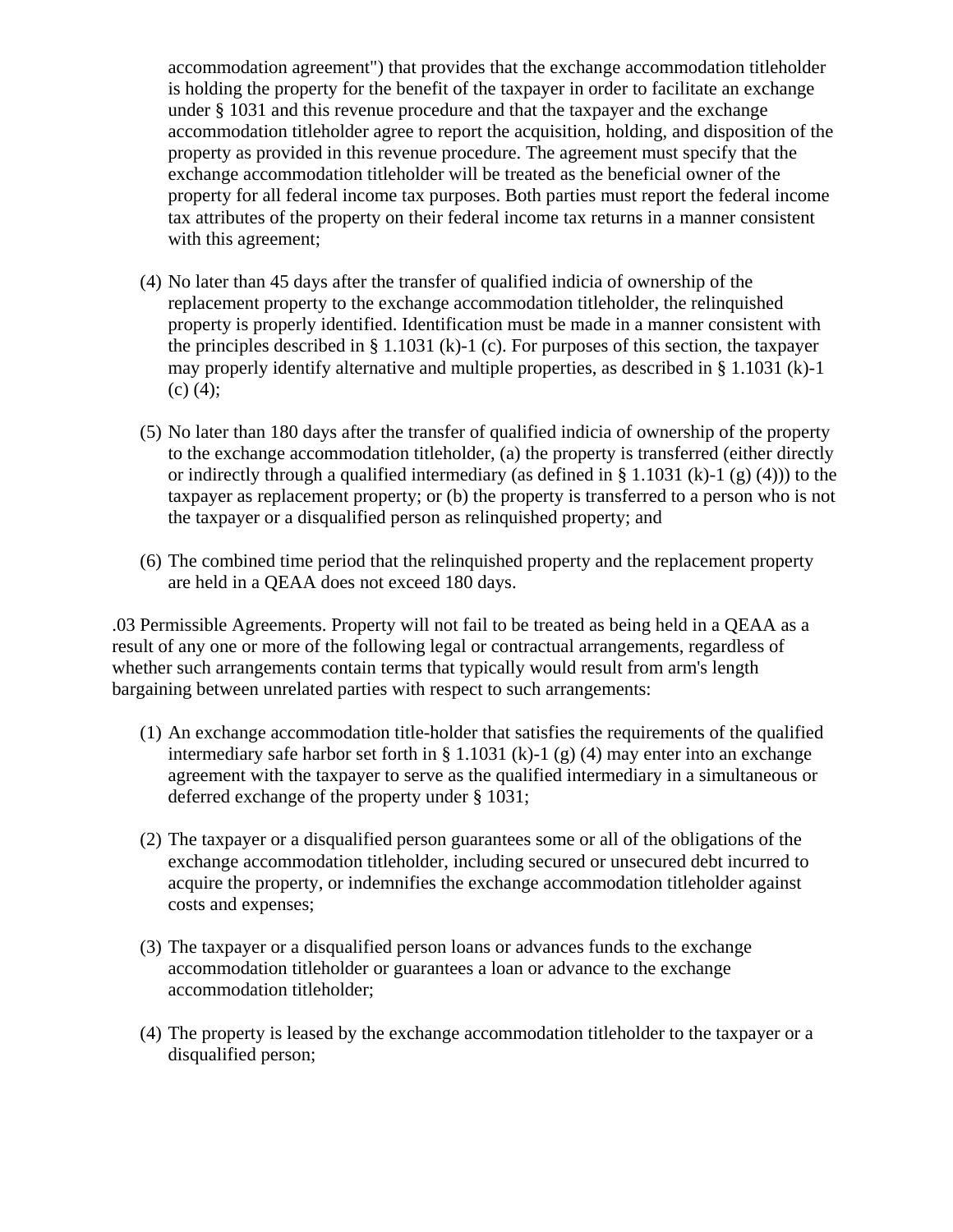- (5) The taxpayer or a disqualified person manages the property, supervises improvement of the property, acts as a contractor, or otherwise provides services to the exchange accommodation titleholder with respect to the property;
- (6) The taxpayer and the exchange accommodation titleholder enter into agreements or arrangements relating to the purchase or sale of the property, including puts and calls at fixed or formula prices, effective for a period not in excess of 185 days from the date the property is acquired by the exchange accommodation titleholder; and
- (7) The taxpayer and the exchange accommodation titleholder enter into agreements or arrangements providing that any variation in the value of a relinquished property from the estimated value on the date of the exchange accommodation titleholder's receipt of the property be taken into account upon the exchange accommodation titleholder's disposition of the relinquished property through the taxpayer's advance of funds to, or receipt of funds from, the exchange accommodation titleholder.

.04 Permissible Treatment. Property will not fail to be treated as being held in a QEAA merely because the accounting, regulatory, or state, local, or foreign tax treatment of the arrangement between the taxpayer and the exchange accommodation titleholder is different from the treatment required by section 4.02 (3) of this revenue procedure.

# SECTION 5. EFFECTIVE DATE

This revenue procedure is effective for QEAAs entered into with respect to an exchange accommodation titleholder that acquires qualified indicia of ownership of property on or after September 15, 2000.

# SECTION 6. PAPERWORK REDUCTION ACT

The collections of information contained in this revenue procedure have been reviewed and approved by the Office of Management and Budget in accordance with the Paperwork Reduction Act (44 U.S.C. 3507) under control number 1545-1701. An agency may not conduct or sponsor, and a person is not required to respond to, a collection of information unless the collection of information displays a valid control number.

The collections of information are contained in section 4.02 of this revenue procedure, which requires taxpayers and exchange accommodation titleholders to enter into a written agreement that the exchange accommodation titleholder will be treated as the beneficial owner of the property for all federal income tax purposes. This information is required to ensure that both parties to a QEAA treat the transaction consistently for federal tax purposes. The likely respondents are businesses and other for-profit institutions, and individuals.

The estimated average annual burden to prepare the agreement and certification is two hours. The estimated number of respondents is 1,600, and the estimated total annual reporting burden is 3,200 hours.

The estimated annual frequency of responses is on occasion.